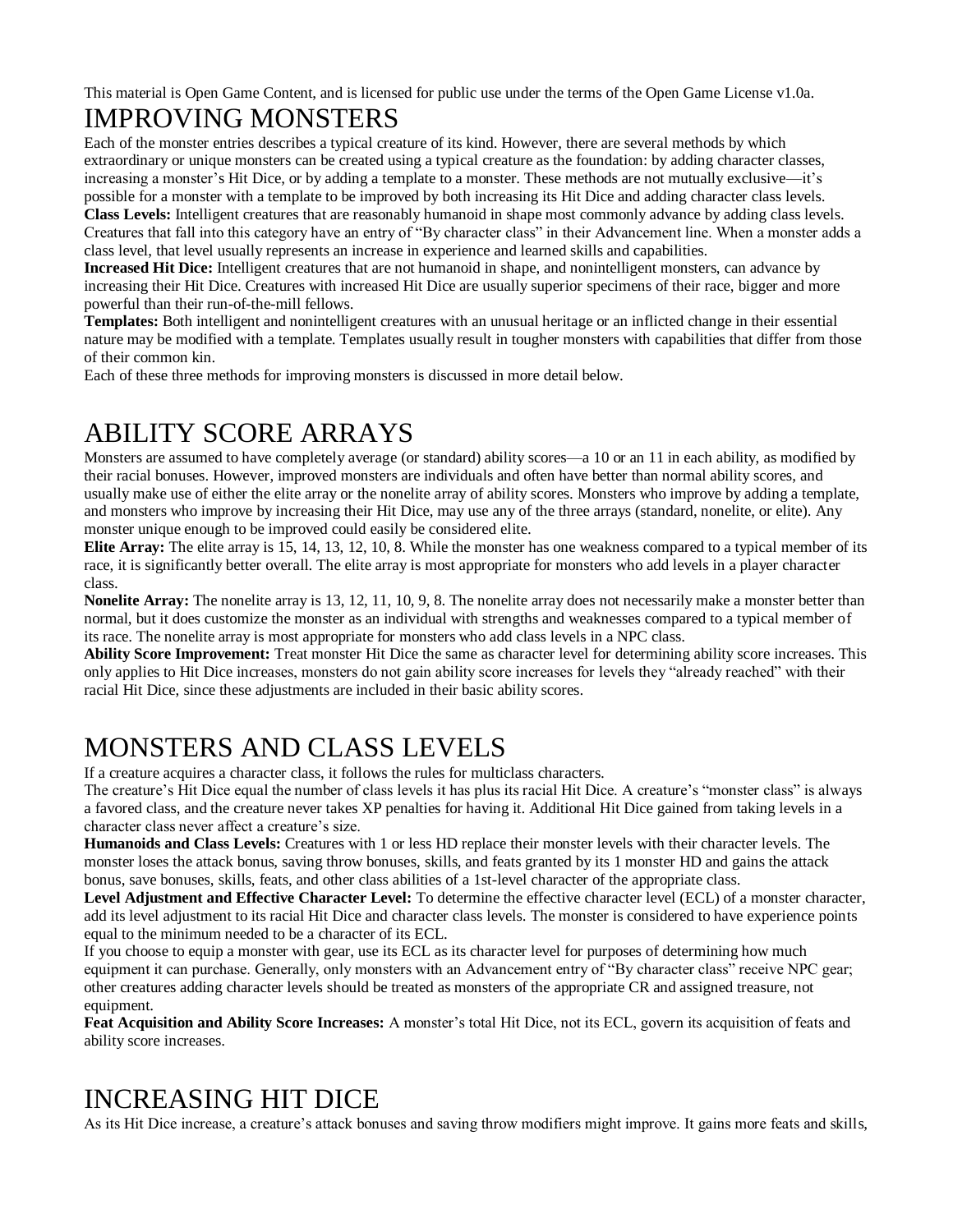depending on its type, as shown on Table: Creature Improvement by Type. Note that if a creature acquires a character class, it improves according to its class, not its type.

| Table. Creature milprovement by<br>$\mathbf{y}$                   |                |                       |                                |                             |  |  |  |
|-------------------------------------------------------------------|----------------|-----------------------|--------------------------------|-----------------------------|--|--|--|
|                                                                   | <b>Hit Die</b> | <b>Attack Bonus</b>   | <b>Good Saving Throws</b>      | <b>Skill Points*</b>        |  |  |  |
| Aberration                                                        | d8             | $HD x3/4$ (as cleric) | Will                           | $2 + Int$ mod per HD        |  |  |  |
| Animal                                                            | d8             | $HD x3/4$ (as cleric) | Fort, Ref (and sometimes Will) | $2 + Int$ mod per HD        |  |  |  |
| Construct                                                         | d10            | $HD x3/4$ (as cleric) |                                | $2 + Int$ mod per HD**      |  |  |  |
| Dragon                                                            | d12            | HD (as fighter)       | Fort, Ref, Will                | $6 + Int$ mod per HD        |  |  |  |
| Elemental                                                         | d8             | $HD x3/4$ (as cleric) | Ref (Air, Fire), or            | $2 + Int$ mod per HD        |  |  |  |
|                                                                   |                |                       | Fort (Earth, Water)            |                             |  |  |  |
| Fey                                                               | d6             | HD $x1/2$ (as wizard) | Ref, Will                      | $6 + Int$ mod per HD        |  |  |  |
| Giant                                                             | d8             | $HD x3/4$ (as cleric) | Fort                           | $2 + Int$ mod per HD        |  |  |  |
| Humanoid                                                          | d8             | $HD x3/4$ (as cleric) | Varies (any one)               | $2 + Int$ mod per HD        |  |  |  |
| Magical beast                                                     | d10            | HD (as fighter)       | Fort, Ref                      | $2 + Int$ mod per HD        |  |  |  |
| Monstrous humanoid                                                | d8             | HD (as fighter)       | Ref, Will                      | $2 + Int$ mod per HD        |  |  |  |
| Ooze                                                              | d10            | $HD x3/4$ (as cleric) |                                | $2 + Int$ mod per $HD^{**}$ |  |  |  |
| Outsider                                                          | d8             | HD (as fighter)       | Fort, Ref, Will                | $8 + Int$ mod per HD        |  |  |  |
| Plant                                                             | d8             | HD $x3/4$ (as cleric) | Fort                           | $2 + Int$ mod per $HD^{**}$ |  |  |  |
| Undead                                                            | d12            | HD $x1/2$ (as wizard) | Will                           | $4 + Int$ mod per $HD^{**}$ |  |  |  |
| Vermin                                                            | d8             | $HD x3/4$ (as cleric) | Fort                           | $2 + Int$ mod per $HD^{**}$ |  |  |  |
| All types have a number of feats equal to $1 + 1$ per 3 Hit Dice. |                |                       |                                |                             |  |  |  |

**Table: Creature Improvement by Type**

\* As long as a creature has an Intelligence of at least 1, it gains a minimum of 1 skill point per Hit Die.

\*\* Creatures with an Intelligence score of "—" gain no skill points or feats.

#### SIZE INCREASES

A creature may become larger when its Hit Dice are increased (the new size is noted parenthetically in the monster's Advancement entry).

A size increase affects any special ability the creature has that is affected by size. Increased size also affects a creature's ability scores, AC, attack bonuses, and damage values as indicated on the tables below.

|            | -               | $\cdot$    |      |         |                      |                      |
|------------|-----------------|------------|------|---------|----------------------|----------------------|
| Old Size*  | <b>New Size</b> | <b>Str</b> | Dex  | Con     | <b>Natural Armor</b> | AC/<br><b>Attack</b> |
| Fine       | Diminutive      | Same       | $-2$ | Same    | Same                 |                      |
| Diminutive | Tiny            | $+2$       | $-2$ | Same    | Same                 | $-2$                 |
| Tiny       | Small           | $^{+4}$    | $-2$ | Same    | Same                 | $-1$                 |
| Small      | Medium          | $+4$       | $-2$ | $+2$    | Same                 | $-1$                 |
| Medium     | Large           | $+8$       | $-2$ | $+4$    | $+2$                 | $-1$                 |
| Large      | Huge            | $+8$       | $-2$ | $+4$    | $+3$                 | $-1$                 |
| Huge       | Gargantuan      | $+8$       | Same | $^{+4}$ | $+4$                 | $-2$                 |
| Gargantuan | Colossal        | $+8$       | Same |         | $+5$                 |                      |

#### **Table: Changes to Statistics by Size**

\*Repeat the adjustment if the creature moves up more than one size.

### **Table: Increased Damage By Size**

| Old Damage (Each)* | <b>New Damage</b> |
|--------------------|-------------------|
| 1d2                | 1d3               |
| 1d3                | 1d4               |
| 1d4                | 1d6               |
| 1d6                | 1d8               |
| 1d8                | 2d6               |
| 1d10               | 2d8               |
| 2d6                | 3d6               |
| 2d8                | 3d8               |

\* Repeat the adjustment if the creature moves up more than one size category.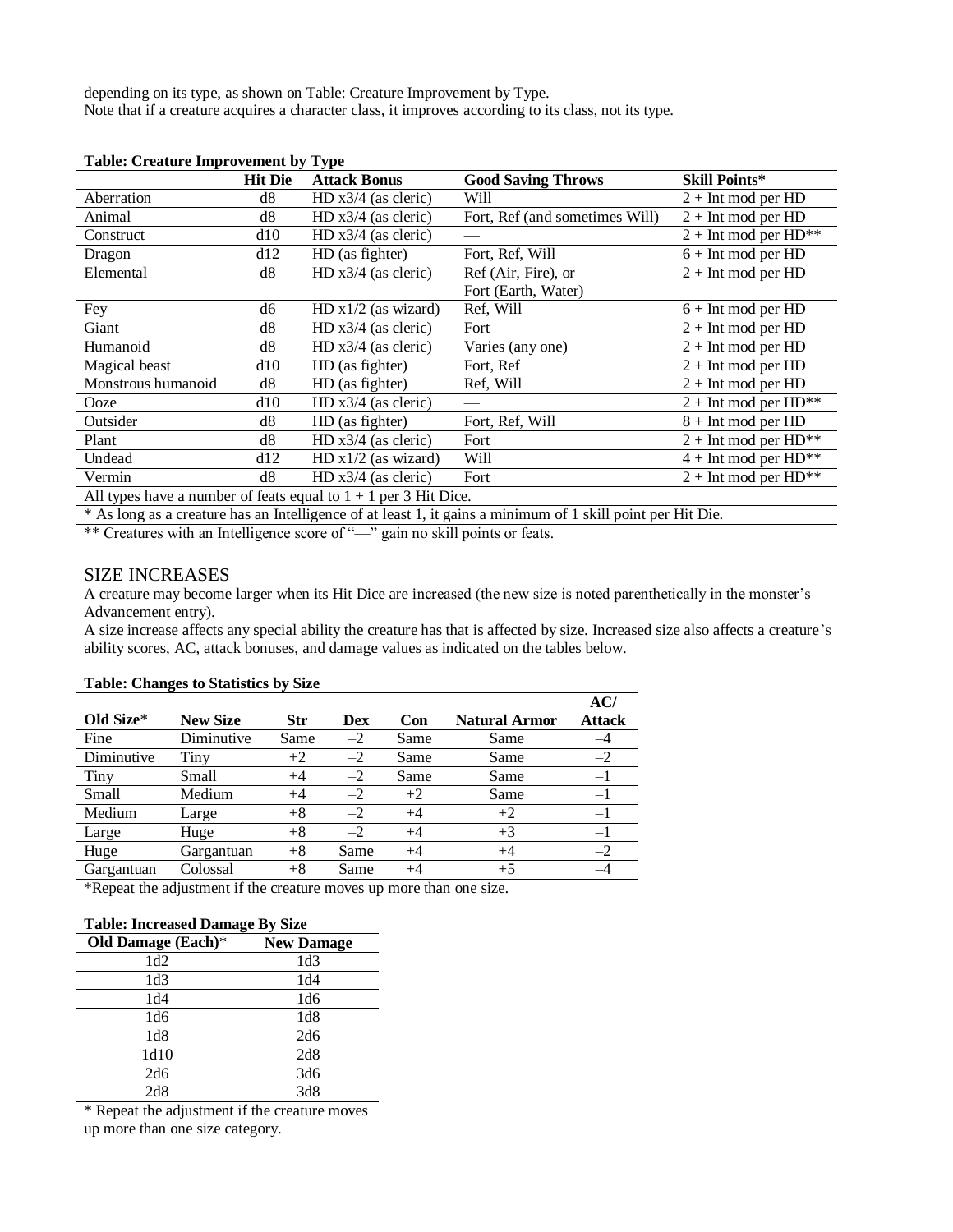## TEMPLATES

Certain creatures are created by adding a template to an existing creature. A templated creature can represent a freak of nature, the individual creation of a single experimenter, or the first generation of offspring from parents of different species.

## ACQUIRED AND INHERITED TEMPLATES

Some templates can be added to creatures anytime. Templates such as these are referred to as acquired templates, indicating that the creature did not always have the attributes of the template.

Other templates, known as inherited templates, are part of a creature from the beginning of its existence. Creatures are born with these templates.

It's possible for a certain kind of template to be of either type.

## READING A TEMPLATE

A template's description provides a set of instructions for altering an existing creature, known as the base creature. The changes that a template might cause to each line of a creature 's statistics block are discussed below. Generally, if a template does not cause a change to a certain statistic, that entry is missing from the template description. For clarity, the entry for a statistic or attribute that is not changed is sometimes given as "Same as the base creature."

**Size and Type:** Templates often change a creature's type, and may change the creature's size.

If a template changes the base creature's type, the creature also acquires the augmented subtype unless the template description indicates otherwise. The augmented subtype is always paired with the creature's original type. Unless a template indicates otherwise, the new creature has the traits of the new type but the features of the original type.

If a template changes a creature's size, use Table: Changes to Statistics by Size to calculate changes to natural armor, Armor Class, attack rolls, and grapple bonus.

**Hit Dice and Hit Points:** Most templates do not change the number of Hit Dice a monster has, but some do. Some templates change the size of a creature's Hit Dice (usually by changing the creature type). A few templates change previously acquired Hit Dice, and continue to change Hit Dice gained with class levels, but most templates that change Hit Dice change only the creature's original HD and leave class Hit Dice unchanged.

If the Hit Dice entry in a template description is missing, Hit Dice and hit points do not change unless the creature's Constitution modifier changes.

**Initiative:** If a template changes the monster's Dexterity, or if it adds or removes the Improved Initiative feat, this entry changes.

**Speed:** If a template modifies a creature's speed, the template states how that happens. More commonly, a template adds a new movement mode.

**Armor Class:** If a template changes the creature's size, see Table: Changes to Statistics by Size to determine its new Armor Class and to see whether its natural armor changes. In some cases the method of determining Armor Class changes radically; the template description explains how to adjust the creature's AC.

**Base Attack/Grapple:** Templates usually do not change a creature's base attack bonus. If a template modifies a creature's base attack bonus, the template description states how that happens. Changes to a creature's Strength score can change a creature's grapple bonus, as can changes to its size.

**Attack and Full Attack:** Most templates do not change a creature's attack bonus or modes of attack, even when the creature's type changes (the creature's base attack bonus is the same as a creature of the original type). Of course, any change in ability scores may affect attack bonuses. If Strength or Dexterity changes, use the new modifier to determine attack bonuses. A change in a monster's size also changes its attack bonus; see Table: Changes to Statistics by Size.

**Damage:** Damage changes with Strength. If the creature uses a two-handed weapon or has a single natural weapon, it adds 1-1/2 times its Strength bonus to the damage. If it has more than a single attack then it adds its Strength bonus to damage rolls for the primary attack and 1/2 its Strength bonus to all secondary attacks.

**Space/Reach:** A template may change this entry if it changes the monster's size. Note that this table does not take into account special situations such as exceptional reach.

**Special Attacks:** A template may add or remove special attacks. The template description gives the details of any special attacks a template provides, including how to determine saving throw DCs, if applicable.

**Special Qualities:** A template may add or remove special qualities. The template description gives the details of any special qualities a template provides, including how to determine saving throw DCs, if applicable. Even if the special qualities entry is missing from a template description, the creature still gains any qualities associated with its new type.

**Base Saves:** As with attacks, changing a monster's type does not always change its base saving throw bonuses. You only need to adjust them for new modifiers for Constitution, Dexterity, or Wisdom. A template may, however, state that a monster has a different "good" saving throw.

**Abilities:** If a template changes one or more ability scores, these changes are noted here.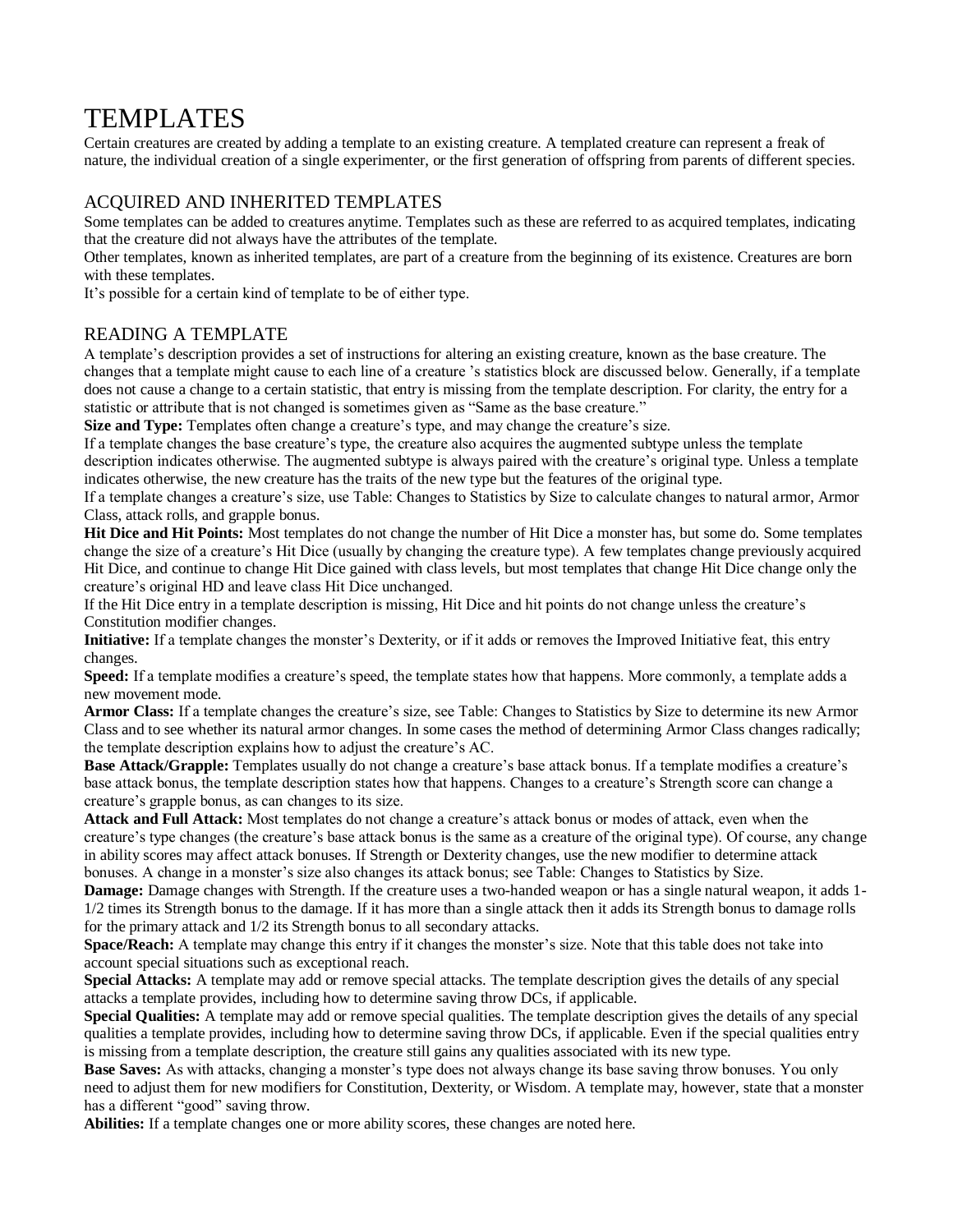**Skills:** As with attacks, changing a monster's type does not always change its skill points. Most templates don't change the number of Hit Dice a creature has, so you don't need to adjust skills in that case unless the key abilities for those skills have changed, or the template gives a bonus on one or more skills, or unless the template gives a feat that provides a bonus on a skill check.

Some templates change how skill points are determined, but this change usually only affects skill points gained after the template is applied. Treat skills listed in the base creature's description as class skills, as well as any new skills provided by the template.

**Feats:** Since most templates do not change the number of Hit Dice a creature has, a template will not change the number of feats the creature has. Some templates grant one or more bonus feats.

**Environment:** Usually the same as the base creature.

**Organization:** Usually the same as the base creature.

**Challenge Rating:** Most templates increase the creature's Challenge Rating. A template might provide a modifier to be added to the base creature's CR, or it might specify a range of modifiers depending on the base creature's original Hit Dice or CR.

**Treasure:** Usually the same as the base creature.

**Alignment:** Usually the same as the base creature, unless the template is associated with a certain alignment. **Advancement:** Usually the same as the base creature.

Level Adjustment: This entry is a modifier to the base creature's level adjustment. Any level adjustment is meaningless unless the creature retains a high enough Intelligence (minimum 3) to gain class levels after applying the template.

#### Adding More Than One Template

In theory, there's no limit to the number of templates you can add to a creature. To add more than one template, just apply each template one at a time. Always apply inherited templates before applying acquired templates. Whenever you add multiple templates, pay attention to the creature's type—you may add a template that makes the creature ineligible for other templates you might want to add.

## ADVANCED MONSTER CHALLENGE RATING

When adding class levels to a creature with 1 or less HD, you advance the creature like a character. Otherwise, use the following guidelines.

## ADDING CLASS LEVELS

If you are advancing a monster by adding player character class levels, decide if the class levels directly improve the monster's existing capabilities.

When adding class levels to a creature, you should give it typical ability scores appropriate for that class. Most creatures are built using the standard array of ability scores: 11, 11, 11, 10, 10, 10, adjusted by racial modifiers. If you give a creature a PC class use the elite array of ability scores before racial adjustments: 15, 14, 13, 12, 10, 8. Creatures with NPC classes use the nonelite array of 13, 12, 11, 10, 9, 8. T

Associated Class Levels

Class levels that increase a monster's existing strengths are known as associated class levels. Each associated class level a monster has increases its CR by 1.

Barbarian, fighter, paladin, and ranger are associated classes for a creature that relies on its fighting ability.

Rogue and ranger are associated classes for a creature that relies on stealth to surprise its foes, or on skill use to give itself an advantage.

A spellcasting class is an associated class for a creature that already has the ability to cast spells as a character of the class in question, since the monster's levels in the spellcasting class stack with its innate spellcasting ability.

#### Nonassociated Class Levels

If you add a class level that doesn't directly play to a creature's strength the class level is considered nonassociated, and things get a little more complicated*.* Adding a nonassociated class level to a monster increases its CR by 1/2 per level until one of its nonassociated class levels equals its original Hit Dice. At that point, each additional level of the same class or a similar one is considered associated and increases the monster's CR by 1. Levels in NPC classes are always treated as nonassociated.

## ADDING HIT DICE

When you improve a monster by adding Hit Dice, use Table: Improved Monster CR Increase to determine the effect on the